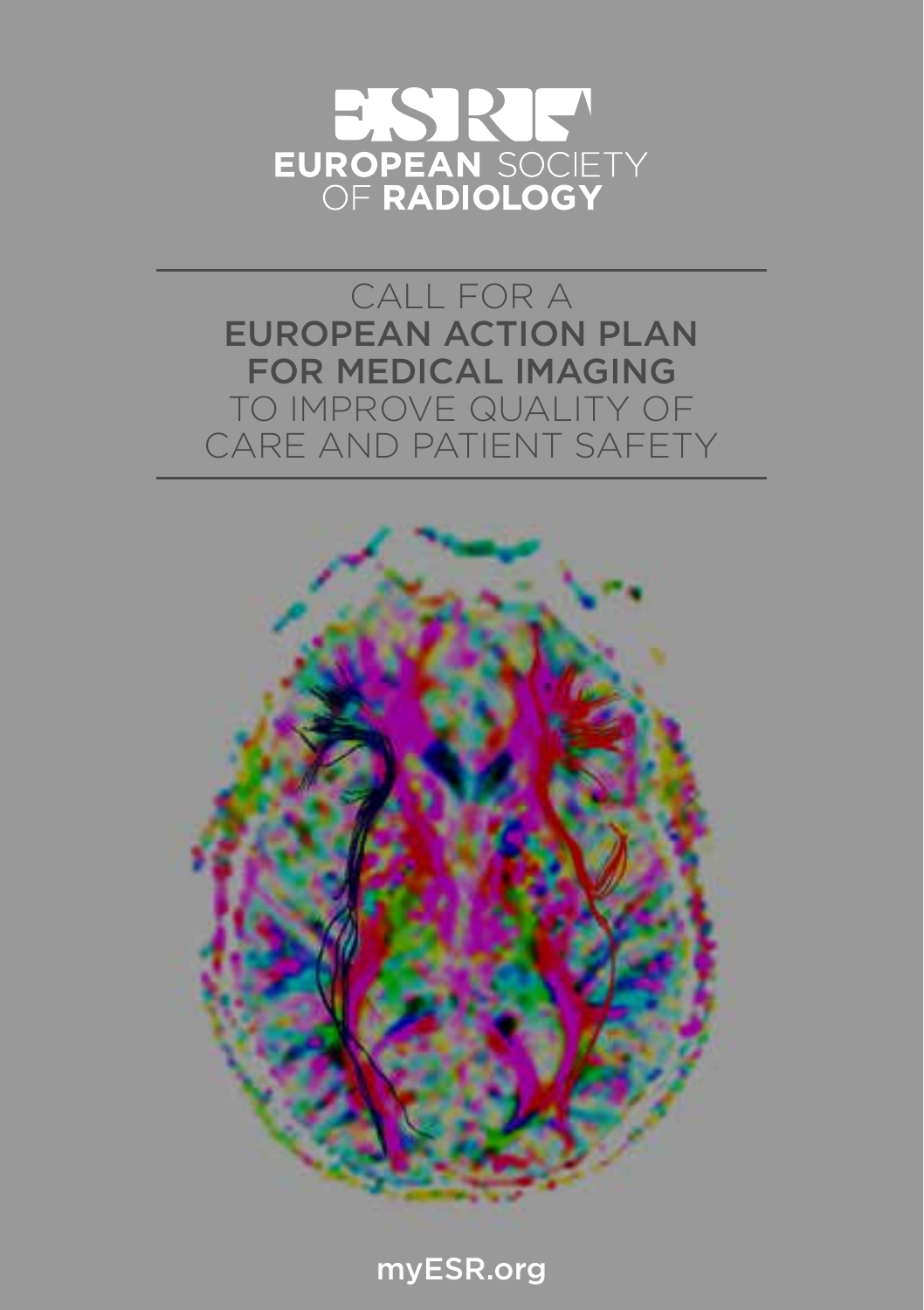# EUROPEAN SOCIET

# **QUALITY & SAFETY**

Improving and harmonising quality and safety in medical imaging across Europe directly contributes to the EU's health objectives of delivering improved healthcare quality and patient safety.

*The ESR calls on the EU institutions to:*

- support the establishment of European quality and safety indicators for imaging
- support an audit of imaging equipment, doses, image quality and procedures of the medical imaging chain in Europe and to develop plans to modernise equipment
- support efforts to improve communication with patients
- improve inter-institutional cooperation for more coherent action in the area of health
- support the EuroSafe Imaging campaign (www.eurosafeimaging.org) to raise awareness of the importance of radiation protection

## **EDUCATION & TRAINING**

The ESR supports promoting intra-EU mobility of professionals in the context of the Europe 2020 strategy. For the radiology profession, it is essential that quality of care and patient safety are adequately secured in cross-border employment situations.

*The ESR calls on the EU institutions to:*

- support the harmonisation of radiology training by endorsing the European Training Curriculum and the ESR European Diploma in Radiology
- support mandatory continuous medical education and continuous professional development for medical professionals throughout the EU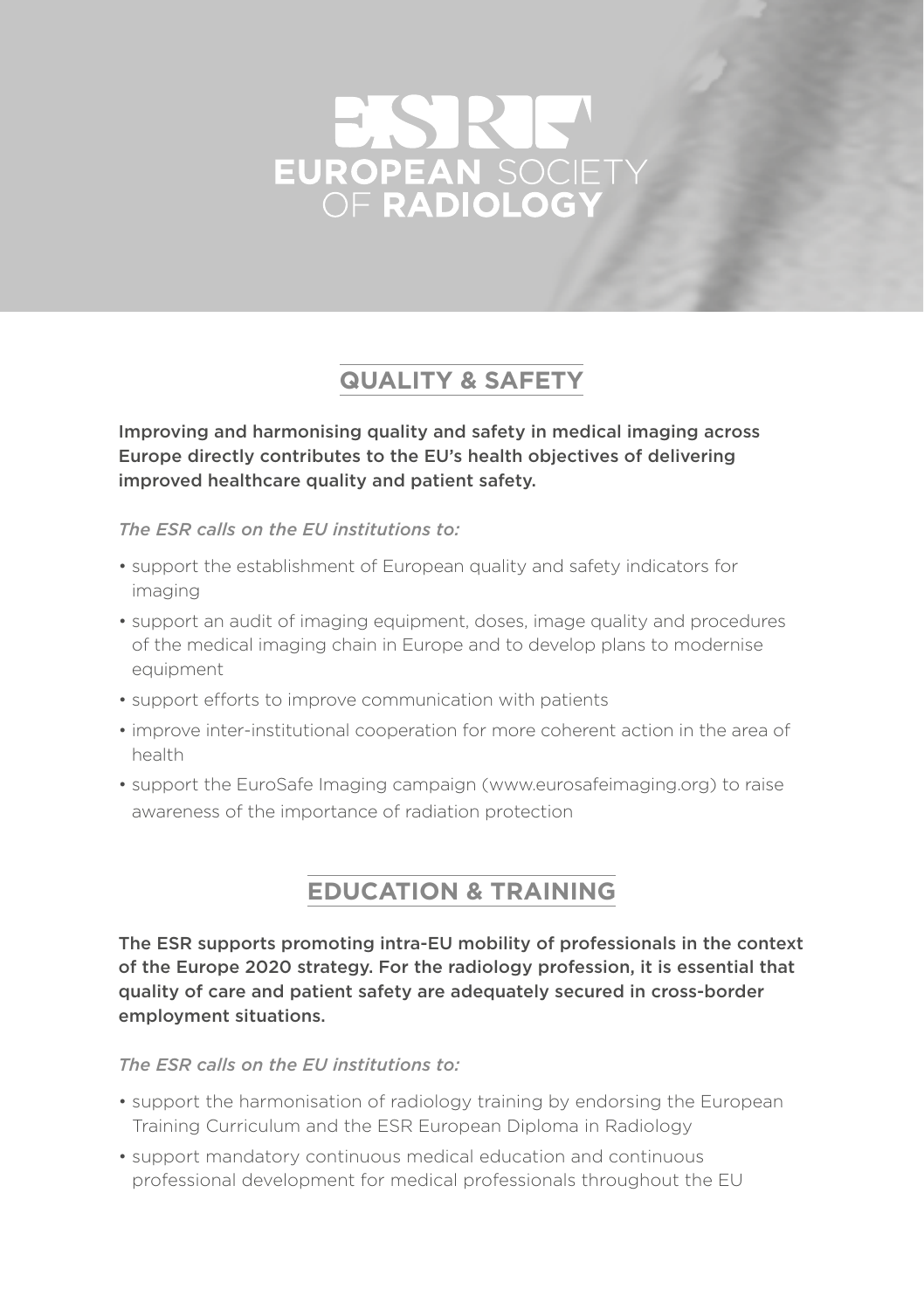The European Society of Radiology (ESR) calls on the EU's institutions to support its **'European Action Plan for Medical Imaging to improve quality of care and patient safety'** for greater harmonisation of quality and safety, education and training, as well as research and technology in medical imaging, which will significantly improve healthcare for Europe's patients.

## **RESEARCH**

Medical imaging plays a crucial role in the era of personalised medicine, often undervalued by policy makers. Personalised medicine has led to a great heterogeneity of data and consequently a need for the integration of imaging and 'omics' data and the development of structured data repositories to facilitate personalised medicine and clinical trials.

The ESR calls on the EU institutions to:

- recognise medical imaging as an integral part of personalised medicine
- support the standardisation and validation of imaging biomarkers
- support the development of European biobanks in medical imaging to improve interoperability and standardisation
- develop methods of integrating these data with 'omics' databases

## **eHEALTH**

Advances in information technology have revolutionised healthcare in general and radiology in particular and the current technological possibilities are paving the way for cross-border telemedicine services including teleradiology. Consequently, a need is arising for European standards.

*The ESR calls upon the EU institutions to:*

- endorse the development of Clinical Decision Support systems to improve clinical workflow, appropriateness and training for referrers
- support the harmonisation of coding and terminology
- foster semantic interoperability
- support the further development of picture archiving and communication systems (PACS) in order to ensure harmonised standards in data transmission and reporting
- revise the legal framework for teleradiology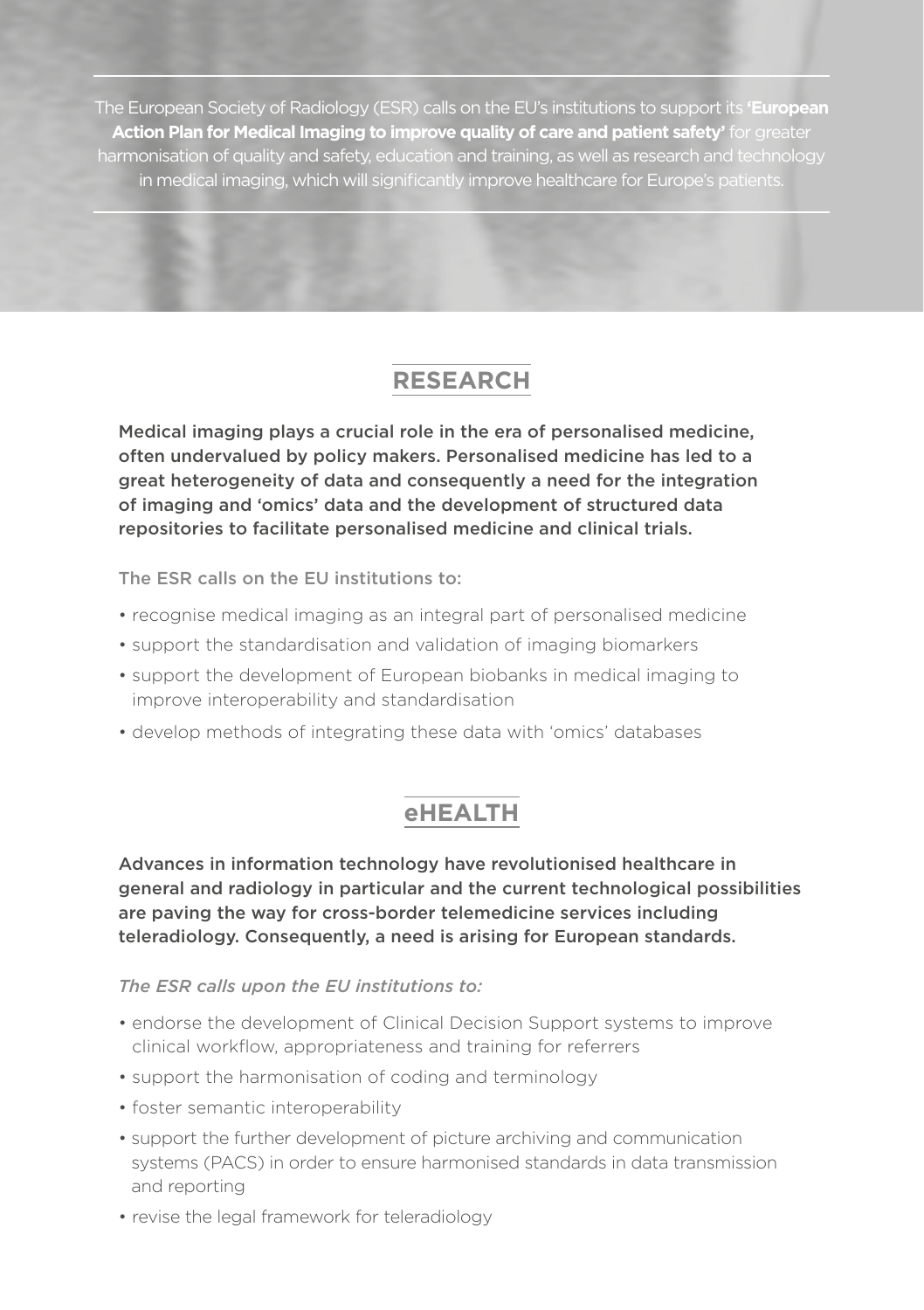The ESR Call for a European Action Plan for Medical Imaging is endorsed by:

## ESR INSTITUTIONAL MEMBER SOCIETIES

#### National Radiology Societies

| ALBANIA                | Albanian Imaging Association                                  |
|------------------------|---------------------------------------------------------------|
| AUSTRIA                | Austrian Roentgen Society                                     |
| <b>BELARUS</b>         | Belarussian Society of Radiologists                           |
| <b>BELGIUM</b>         | Belgian Society of Radiology                                  |
| BOSNIA AND HERZEGOVINA | Association of Radiology of Bosnia & Herzegovina              |
| <b>BULGARIA</b>        | Bulgarian Association of Radiology                            |
| CROATIA                | Croatian Society of Radiology                                 |
| <b>CYPRUS</b>          | Cyprus Radiological Society                                   |
| CZECH REPUBLIC         | Czech Radiological Society                                    |
| DENMARK                | Danish Society of Radiology                                   |
| <b>ESTONIA</b>         | Estonian Society of Radiology                                 |
| <b>FINLAND</b>         | Radiological Society of Finland                               |
| GEORGIA                | Georgian Association of Radiologists                          |
| <b>GERMANY</b>         | German Radiological Society                                   |
| <b>GREECE</b>          | <b>Hellenic Radiological Society</b>                          |
| <b>HUNGARY</b>         | Hungarian Society of Radiologists                             |
| ICELAND                | Radiological Society of Iceland                               |
| <b>IRELAND</b>         | Faculty of Radiologists, Royal College of Surgeons in Ireland |
| <b>ISRAEL</b>          | <b>Israel Radiological Association</b>                        |
| <b>ITALY</b>           | Società Italiana di Radiologia Medica                         |
| <b>KAZAKHSTAN</b>      | Radiological Society of Kazakhstan                            |
| LATVIA                 | Latvian Association of Radiologists                           |
| LITHUANIA              | Lithuanian Radiologists' Association                          |
| LUXEMBOURG             | Société Luxembourgeoise de Radiologie                         |
| MACEDONIA, REPUBLIC OF | Macedonian Society of Radiology                               |
| <b>MALTA</b>           | Maltese Association of Radiologists                           |
| <b>MONTENEGRO</b>      | Radiological Association of Montenegro                        |
| THE NETHERLANDS        | Radiological Society of the Netherlands                       |
| <b>NORWAY</b>          | Norwegian Society of Radiology                                |
| POLAND                 | Polish Medical Society of Radiology                           |
| PORTUGAL               | Portuguese Society of Radiology and Nuclear Medicine          |
| ROMANIA                | Romanian Society of Radiology and Medical Imaging             |
| <b>RUSSIA</b>          | Russian Association of Radiology                              |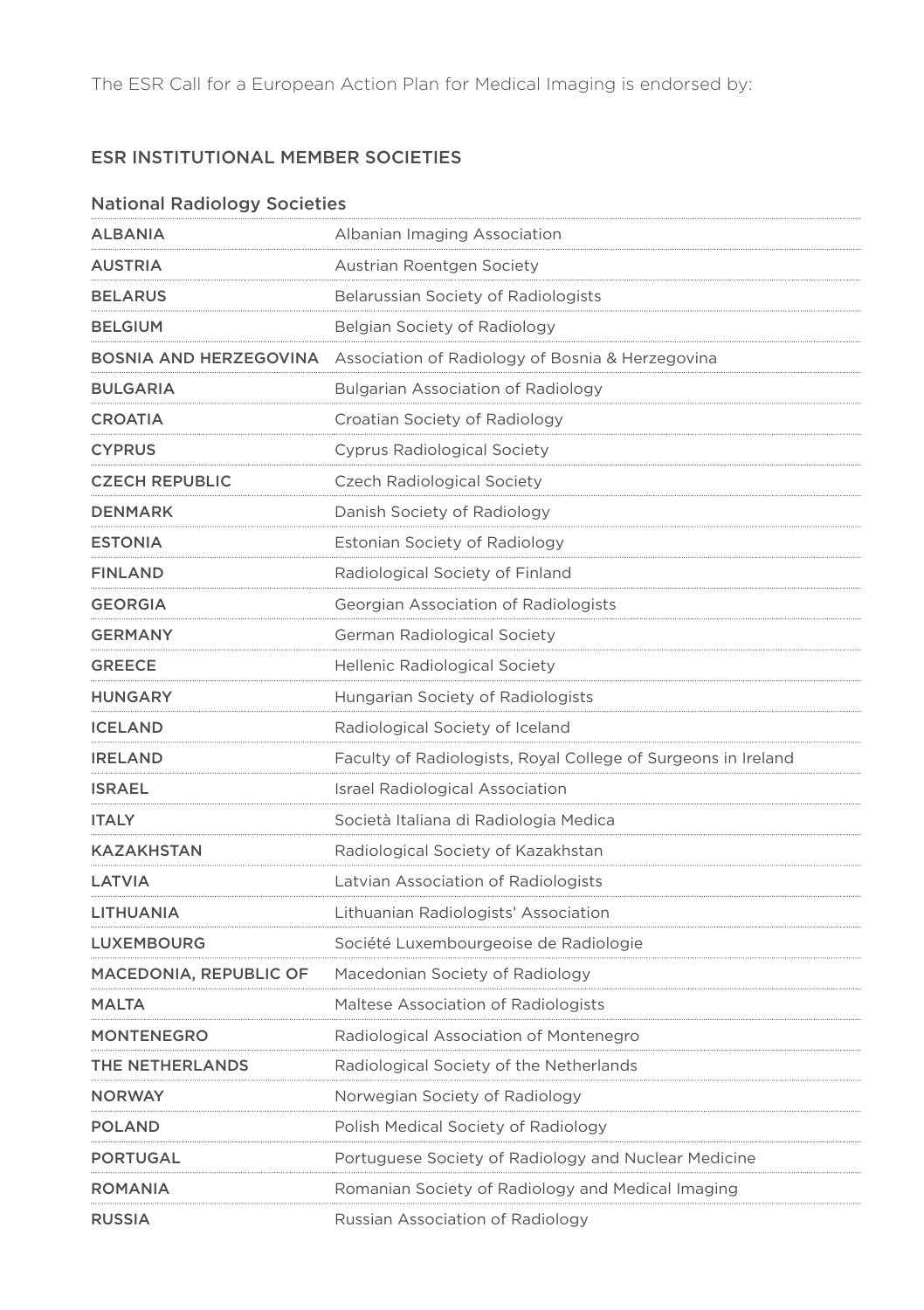The ESR Call for a European Action Plan for Medical Imaging is endorsed by:

## National Radiology Societies (continued)

| <b>SERBIA</b>      | Serbian Association of Radiology           |
|--------------------|--------------------------------------------|
| <b>SLOVAKIA</b>    | Slovak Radiological Society                |
| <b>SLOVENIA</b>    | Slovenian Association of Radiology         |
| <b>SPAIN</b>       | Sociedad Española de Radiología Médica     |
| <b>SWEDEN</b>      | Swedish Society of Medical Radiology       |
| <b>SWITZERLAND</b> | Swiss Society of Radiology                 |
| <b>TURKEY</b>      | Turkish Society of Radiology               |
| UKRAINE            | Association of Radiologists of the Ukraine |

#### Subspecialty Societies of Radiology

| <b>CIRSE</b>   | Cardiovascular and Interventional Radiological Society of Europe  |
|----------------|-------------------------------------------------------------------|
| <b>ESCR</b>    | European Society of Cardiac Radiology                             |
| <b>ESER</b>    | European Society of Emergency Radiology                           |
| <b>FSGAR</b>   | European Society of Gastrointestinal and Abdominal Radiology      |
| <b>ESHNR</b>   | European Society of Head and Neck Radiology                       |
| <b>ESMOFIR</b> | European Society of Molecular and Functional Imaging in Radiology |
| <b>ESMRMB</b>  | European Society for Magnetic Resonance in Medicine and Biology   |
| <b>FSNR</b>    | European Society of Neuroradiology                                |
| <b>ESOI</b>    | European Society of Oncologic Imaging                             |
| <b>ESPR</b>    | European Society of Paediatric Radiology                          |
| <b>ESSR</b>    | European Society of Musculo-Skeletal Radiology                    |
| <b>ESTI</b>    | European Society of Thoracic Imaging                              |
| <b>ESUR</b>    | European Society of Urogenital Radiology                          |
| <b>FUSOBI</b>  | European Society of Breast Imaging                                |
| EuSoMII        | European Society of Medical Imaging Informatics                   |

### OTHER EUROPEAN ORGANISATIONS

| <b>FFNA</b> | European Federation of Neurological Associations         |
|-------------|----------------------------------------------------------|
| EFOMP       | European Federation of Organisations for Medical Physics |
| <b>FFRS</b> | European Federation of Radiographer Societies            |
| EPF         | European Patients' Forum                                 |
| SAFF        | Stroke Alliance for Europe                               |